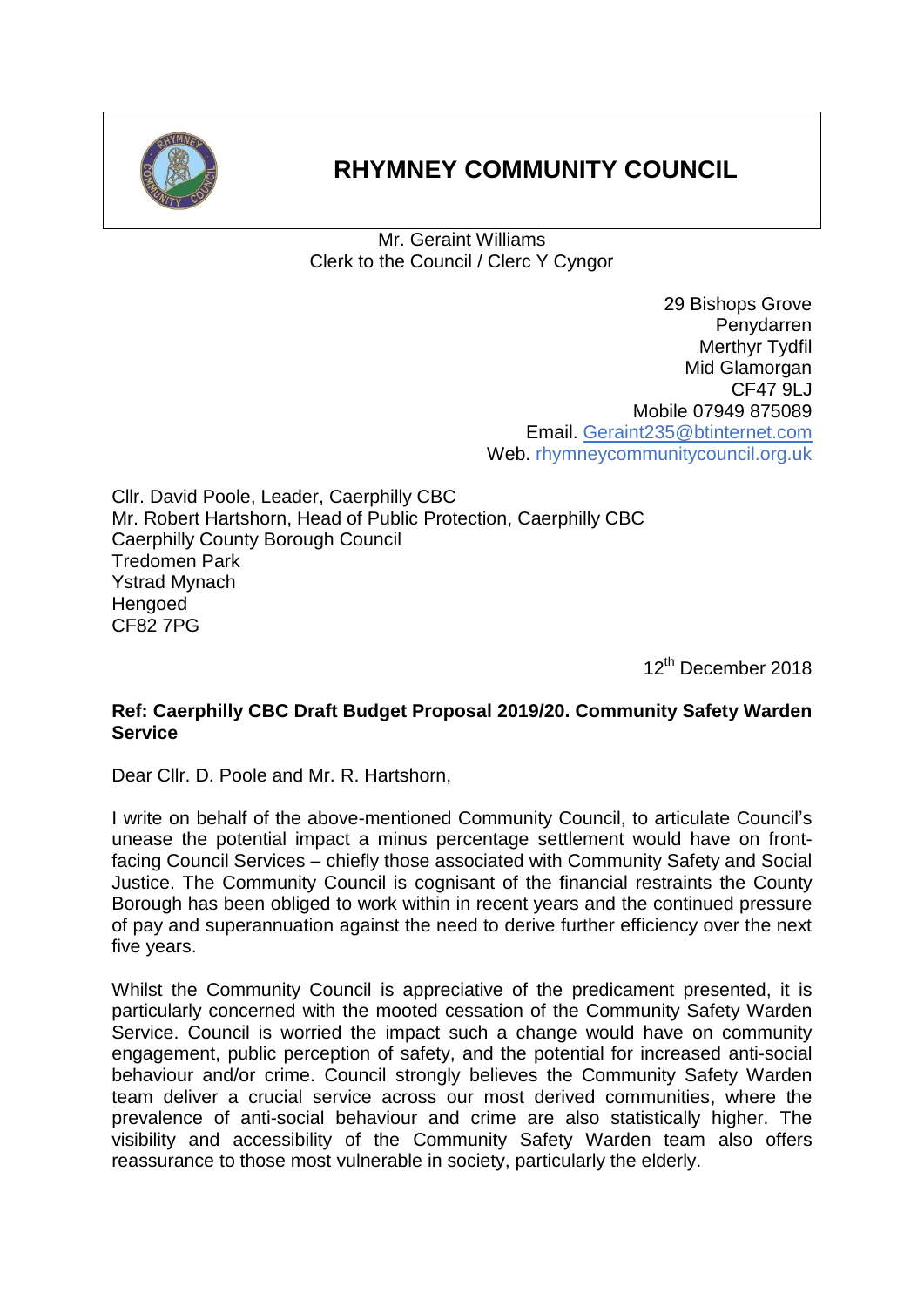At the November meeting of the Community Council held on November  $8<sup>th</sup>$  2018, Cllr. John Bevan asked attending Officers from Gwent Police whether the potential loss of Caerphilly CBC's Community Safety Officers would have a detrimental impact on policing and community safety functions. In response, attending Officers confirmed Caerphilly CBC's Community Safety Wardens provide pivotal support across the wider community area (Minute No. 58\_2018/19 attached). Consequently, the Community Council requests Caerphilly County Borough Council reconsiders its proposed withdrawal of the Community Safety Warden Service.

Should you require any further information, comment or clarity on the above, please do not hesitate to contact me on the mobile number or email address, provided above.

Yours sincerely,

Geraint Williams Clerk to Rhymney Community Council